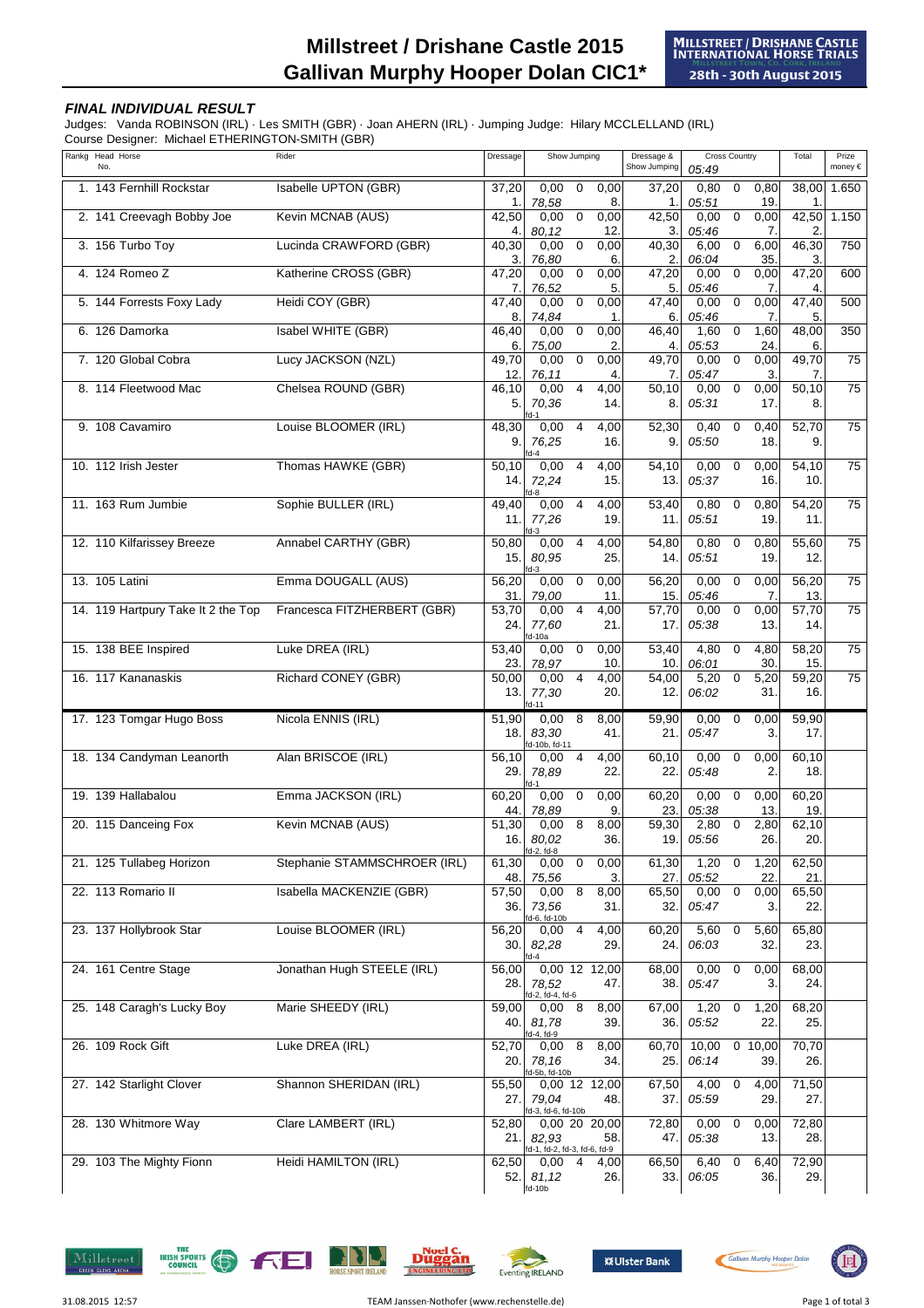## **FINAL INDIVIDUAL RESULT**

Judges: Vanda ROBINSON (IRL) · Les SMITH (GBR) · Joan AHERN (IRL) · Jumping Judge: Hilary MCCLELLAND (IRL) Course Designer: Michael ETHERINGTON-SMITH (GBR)

Rankg Head Horse Rider Dressage Dressage & Total Prize No. Show Jumping  $0.49$  money  $\epsilon$ Show Jumping Dressage & Cross Country 30. 132 Woodlander Wesuvio John Paul SHEFFIELD (GBR) 49,10 0,00 8 8,00 57,10 16,00 0 16,00 73,10 10. 77,85 33. 16. 06:29 44. 30. 31. 154 Brooklawn Gemstone Daragh BYRNE (IRL) 62,50 0,00 12 12,00 74,50 0,00 0 0,00 74,50 51. 76,00 45. 50. 05:46 7. 31. 32. 135 Mount Panther Marcus HAYDEN (IRL) 62,50 0,00 12 12,00 74,50 0,00 0 0,00 74,50 52. 8*4,34* 49. 51. 05:40 12. 32. 33. 128 Striking Accord Louise DUFFY (IRL) 57,30 0,00 16 16,00 73,30 2,00 0 2,00 75,30 35. 76,74 53. 49. 05:54 25. 33 34. 133 Just the Job III Emily Jane CORBETT (IRL) 64,60 0,00 8 8,00 72,60 3,20 0 3,20 75,80 56. 80,05 37. 46. 05:57 28. 34. 35. 116 Python Charles JONES (GBR) 58,40 0,00 12 12,00 70,40 5,60 0 5,60 76,00 38. 76,83 46. 42. 06:03 32. 35. 36. 159 Lassban la Vista Darren COADY (IRL) 54,10 2,00 12 14,00 68,10 8,00 0 8,00 76,10 26. 87,89 50. 39. 06:09 37. 36. 37. 164 Bishops Quarter Captain Geoff CURRAN (IRL) 62,60 0,00 4 4,00 66,60 9,60 0 9,60 76,20 54. 81,98 28. 34. 06:13 38. 37. 38. 153 Clonshire Durkin Olivia DOWNES (IRL) 60,50 0,00 8 8,00 68,50 10,40 0 10,40 78,90 46. 74,97 32. 40. 06:15 41. 38. 39. 131 Ardfield Boy Heidi HAMILTON (IRL) 52,50 0,00 24 24,00 76,50 2,80 0 2,80 79,30 19. 82,68 60. 53. 05:56 26. 39. 40. 152 Solidaire Dirlande Edie MURRAY-HAYDEN (IRL) 60,90 0,00 16 16,00 76,90 5,60 0 5,60 82,50 47. 76,01 52. 54. 06:03 32. 40. 41. 150 Carraigh Rua Gavin SMIDDY (IRL) 68,00 0,00 4 4,00 72,00 11,20 0 11,20 83,20 58. 79,03 24. 44. 06:17 42. 41. fd-4, fd-11 fd-3, fd-6 fd-2, fd-3, fd-9 fd-4, fd-5a, fd-9 fd-3, fd-4, fd-5b fd-4, fd-10b, fd-11  $f$ d-8,  $f$ d-9 fd-2, fd-7, fd-8, fd-9 fd-2 fd-2, fd-5a fd-2, fd-3, fd-4, fd-9, fd-10b, fd-11 42. 151 Blackstairs Boy Lindsay GRAHAM (IRL) 61,30 0,00 24 24,00 85,30 0,00 0 0,00 85,30 49. 74,76 59. 59. 05:49 1. 42 43. 160 Ballyingowan Glance Marie SYMINGTON (IRL) 56,50 0,00 16 16,00 72,50 14,80 0 14,80 87,30 33. 73,74 51. 45. 06:26 43. 43. 44. 146 Mooney Amach Jessica KUEHNLE (IRL) 60,30 2,00 16 18,00 78,30 10,00 0 10,00 88,30 45. 87,46 56. 55. 06:14 39. 44. 45. 101 Kalico Brian MORRISON (IRL) 56,50 0,00 8 8,00 64,50 6,40 20 26,40 90,90 32. 85,85 42. 31. 06:05 47. 45. 46. 162 Lurgans Diamond Boy Poppy WORCESTER (GBR) 57,20 0,00 16 16,00 73,20 18,80 0 18,80 92,00 34. 85,84 55. 48. 06:36 45. 46. 47. 140 Omard Lenney Jim NEWSAM (IRL) 59,80 0,00 4 4,00 63,80 8,40 20 28,40 92,20 42. 78,97 23. 30. 06:10 48. 47 48. 157 Major Deegan Tara ROCCA (IRL) 58,80 0,00 8 8,00 66,80 10,40 20 30,40 97,20 39. 82,04 40. 35. 06:15 50. 48. 49. 145 Here's Jonny Tanya ENGLISH (IRL) 59,20 0,00 4 4,00 63,20 19,20 20 39,20 102,40 41. 81,55 27. 29. 06:37 51. 49 50. 118 The Sea Princess Isobell CRANSTON (IRL) 67,20 0,00 12 12,00 79,20 24,00 0 24,00 103,20 57. 74,23 44. 56. 06:49 46. 50. 51. 136 Myshall Rodge Hannah ADAMS (IRL) 70,90 0,00 4 4,00 74,90 9,60 20 29,60 104,50 59. 77,23 18. 52. 06:13 49. 51. 52. 169 Daytona du Rouet Isabella PURCELL (IRL) 61,60 0,00 0 0,00 61,60 24,80 20 44,80 106,40 50. 77,49 7. 28. 06:51 52. 52. 53. 122 Lady Chatterbox Alice ALEXANDER (IRL) | 72,10 0,00 8 8,00 80,10 28,80 20 48,80 128,90 60. 78,76 35. 58. 07:01 53. 53 155 Monsieur Jacques Alyssa O'NEILL (IRL) 59,90 0,00 0 0,00 59,90 43. 83,67 13. 20. 165 Tigers Lodge Hannah PIM (IRL) 53,80 0,00 4 4,00 57,80 25. 76.94 17. 18. 127 Rozel Cool Touch Symone BROWN (AUS) 53,10 0,00 8 8,00 fd-7 fd-1, fd-2, fd-4, fd-5a, fd-5b, fd-10a fd-7, fd-9, fd-10a, fd-11 fd-3 1r-15b fd-4, fd-6 1r-7b fd-3, fd-4, fd-7, fd-9 fd-4, fd-6, fd-7, fd-8 fd-3, fd-5b 1r-15b 1r-13 fd-1, fd-3 1r-15b eliminated cross country test fR(el)-7a fd-7 1r-5b fd-1, fd-9, fd-10a fd-4 1r-15b eliminated cross country test fd-9 R(el)-7a 61,10 eliminated cross country test